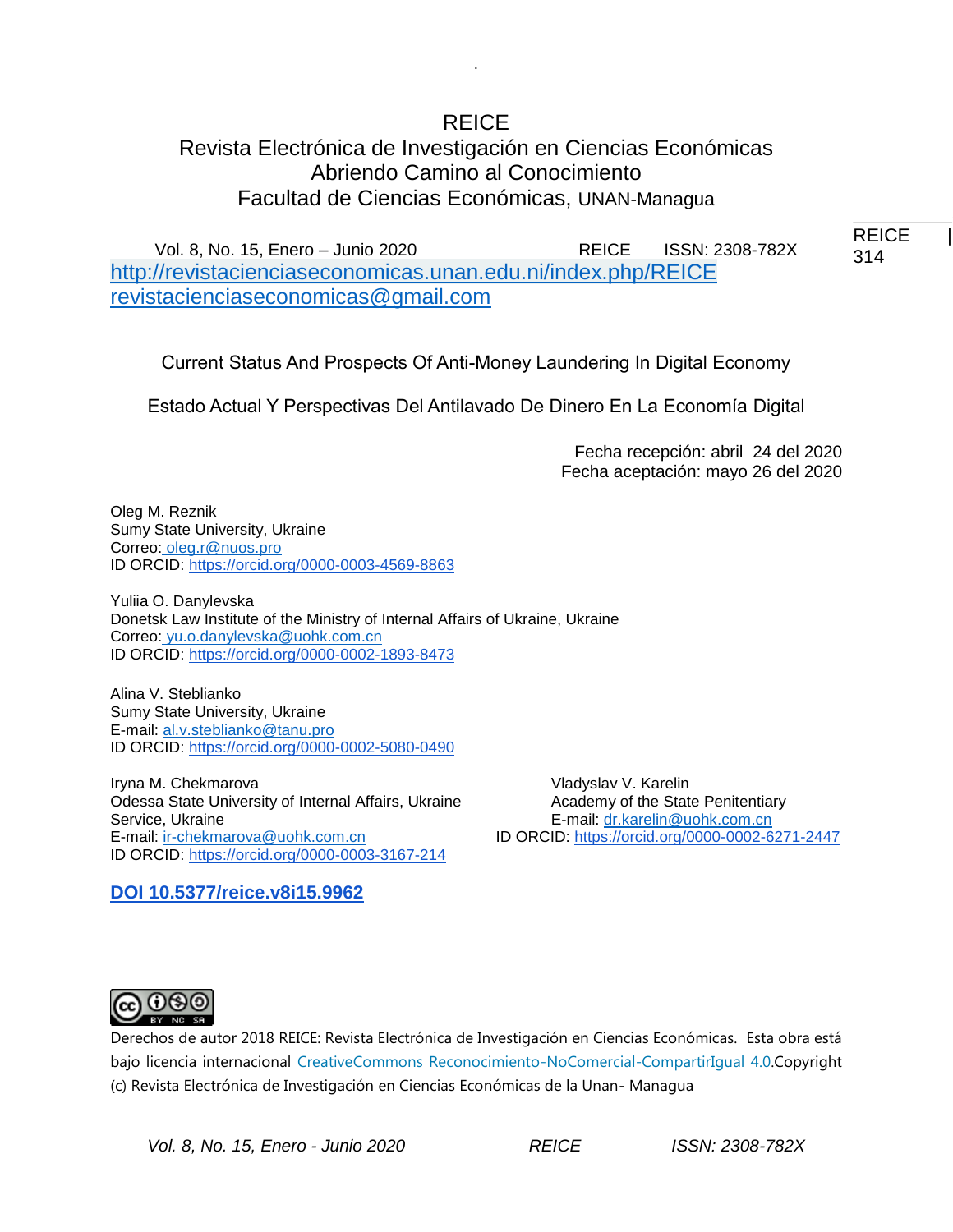### **Abstract.**

REICE | 315 The relevance of the article is determined by the need to study money laundering in the digital economy since the gradual transition of the state economy to a digital format, including the emergence of electronic money, the spread of electronic banking and the use of other information technologies, leads to the emergence of new methods and schemes for money laundering, which requires the simultaneous identification of contemporary risks of counteracting this type of crime and the search for ways of improving such activity. The purpose of the article is to study the current status and to search for ways to improve the fight against money laundering in the digital economy. Abstract logical, comparative legal methods and critical analysis were used to achieve this goal. It has been found that advances brought by the digital economy were profitable tools for money laundering. The negative consequences of money laundering have been discussed, which updates the task of finding optimal areas for counteraction. It is concluded that such areas are as follows: improving the IT infrastructure of banks, establishing relationships between banks and law enforcement agencies, preventing cybercrime, improving the financial monitoring system, ensuring the interaction of financial monitoring entities and law enforcement agencies. The conclusions and provisions set forth in the article are aimed at improving state policy in the field of combating money laundering, taking into account the challenges of the digital economy.

*Keywords:* digitalization, e-money, e-banking, cybercrime, financial monitoring.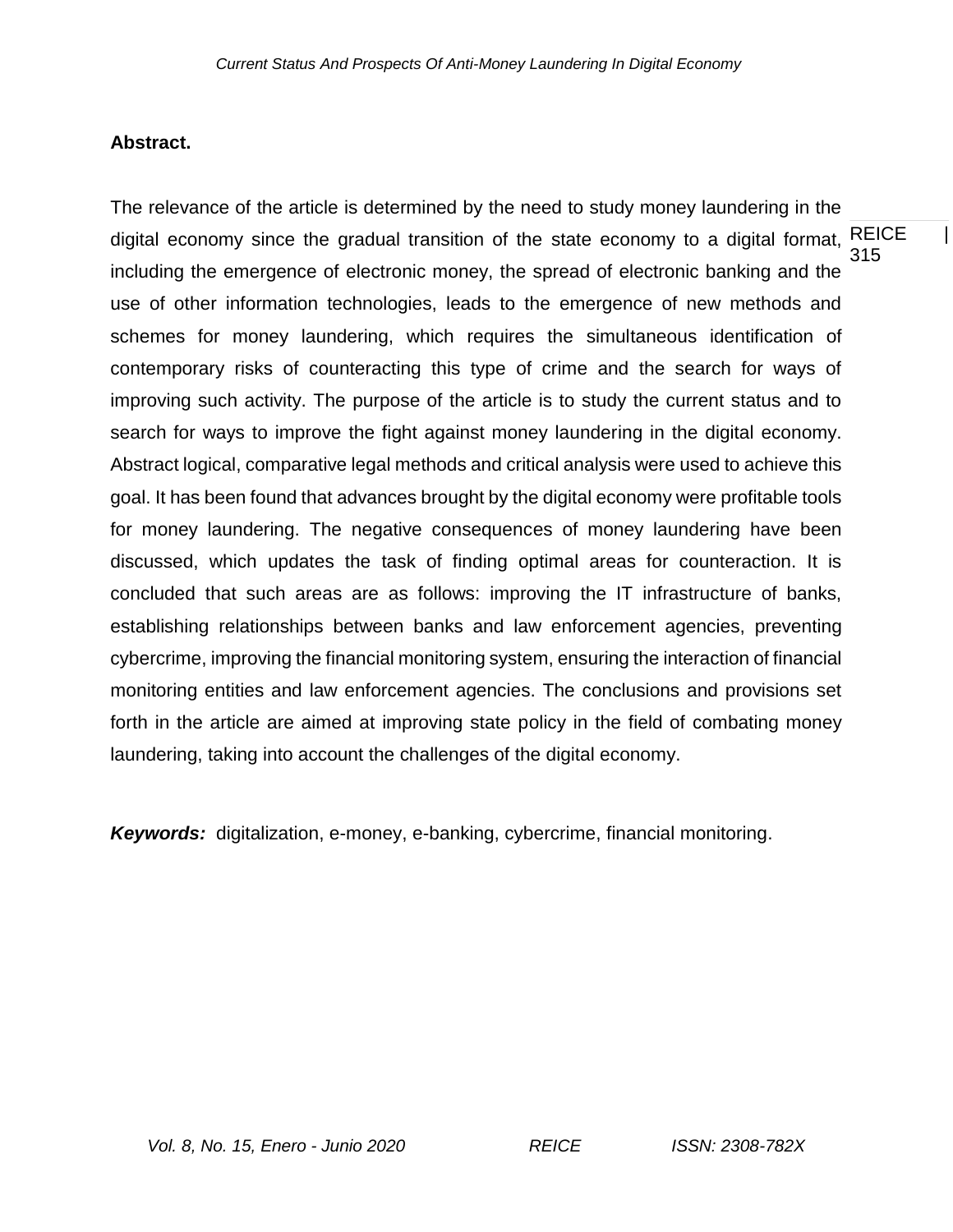## **Resumen**

**REICE** dinero en la economía digital desde la transición gradual de la economía estatal a un <sub>316</sub> La relevancia del artículo está determinada por la necesidad de estudiar el lavado de formato digital, incluida la aparición del dinero electrónico, la difusión de la banca electrónica y el uso de otras tecnologías de la información. , conduce a la aparición de nuevos métodos y esquemas para el lavado de dinero, lo que requiere la identificación simultánea de los riesgos contemporáneos de contrarrestar este tipo de delito y la búsqueda de formas de mejorar dicha actividad. El propósito del artículo es estudiar el estado actual y buscar formas de mejorar la lucha contra el lavado de dinero en la economía digital. Se utilizaron métodos legales comparativos, lógicos abstractos y análisis críticos para lograr este objetivo. Se ha encontrado que los avances de la economía digital fueron herramientas rentables para el lavado de dinero. Se han discutido las consecuencias negativas del lavado de dinero, lo que actualiza la tarea de encontrar áreas óptimas para contrarrestar. Se concluye que tales áreas son las siguientes: mejorar la infraestructura de TI de los bancos, establecer relaciones entre los bancos y las agencias de aplicación de la ley, prevenir el delito cibernético, mejorar el sistema de monitoreo financiero, garantizar la interacción de las entidades de monitoreo financiero y las agencias de aplicación de la ley. Las conclusiones y disposiciones establecidas en el artículo tienen como objetivo mejorar la política estatal en el campo de la lucha contra el lavado de dinero, teniendo en cuenta los desafíos de la economía digital.

**Palabras Claves**: digitalización, dinero electrónico, banca electrónica, cibercrimen, monitoreo financiero.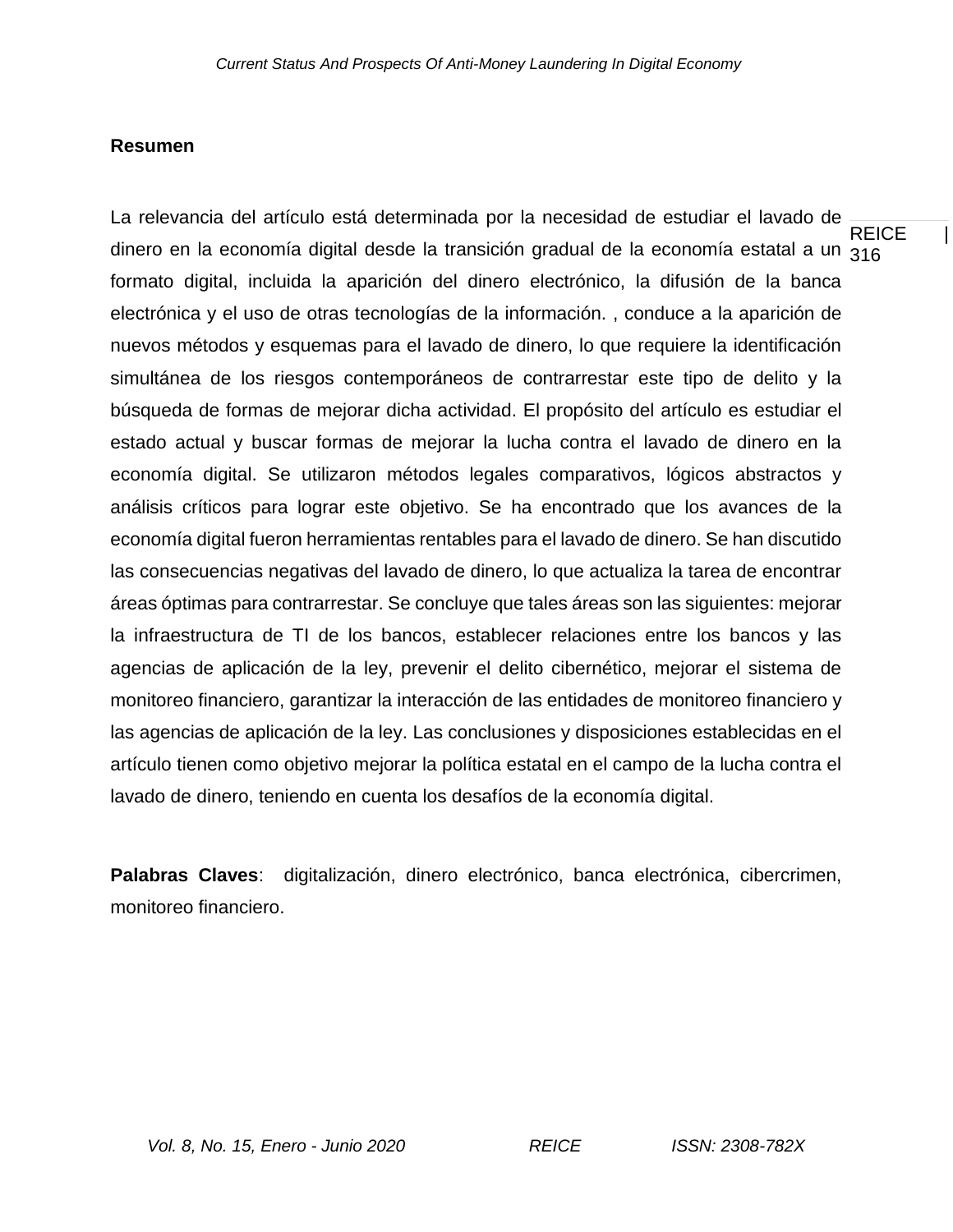#### **Introduction**

problems. One of them is money laundering, which is a significant threat to the financial  $\overline{\mathsf{REICE}}$  | and economic stability of the state and affects the level of its socio-economic 317 The globalization of the world economy, the development of information and telecommunication technologies give rise both to positive changes and to a range of development. Money laundering is transnational in nature due to the development of the digital economy and the availability of instruments that help to hide the proceeds of crime. International Monetary Fund reports indicate that the current volume of money laundering operations in the world ranges from \$620 billion to \$1.6 trillion, which is about 2%–5% of world GDP (Masadeh, Hassan, 2018).

Thus, every state should not only promote the digitization of the economy but also consider potential threats and take measures to counter them. In particular, the Decree of the Cabinet of Ministers of Ukraine dated January 17, 2018 stipulates that one of the principles of development of the digital economy and society for 2018-2020 is:

- to accompany digitization by increasing the level of trust and security, i.e. information security;
- cybersecurity;
- protection of personal data;
- inviolability of the rights of digital technology users;
- strengthening and protecting trust in cyberspace.

This points are prerequisites for simultaneous digital development and the corresponding prevention, elimination and management of associated risks (The Order of the Cabinet…, 2018). Considering the above, it is obvious that today, in view of the global nature of the digital economy and money laundering, all countries have been given a complex task, which necessitates the theoretical elaboration of the aforementioned issue. An analysis of recent publications and research shows that a number of works have been devoted to the development of the digital economy and to counteracting money laundering. In particular, S. Mojsoska notes that the advent of cyber-laundering and emoney laundering began in the 1990s with the development of the Internet. The term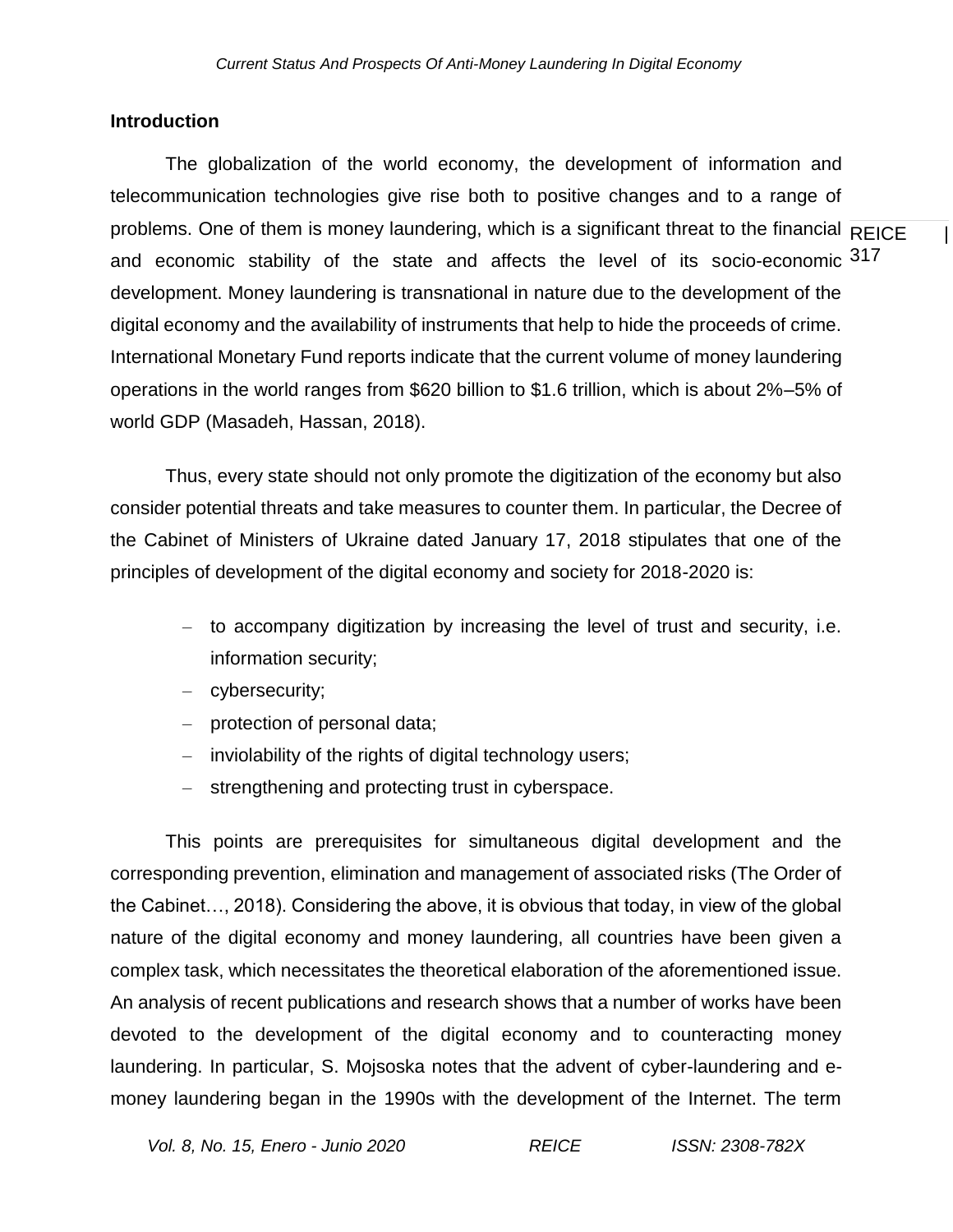**REICE** 318 cyber-money laundering includes money laundering through the Internet, e-banking and e-money. The main advantage of money laundering through the Internet is the short time it takes to complete the electronic transfer of funds and conceal the proceeds of illicit criminal activity. Thus, criminal proceeds come from regular, legal flows. In particular, \$300 billion is laundered in the world every month (Mojsoska, 2015).

The widespread use of electronic money products, which is increasingly replacing bank accounts, has led to the definition of "electronic money" at the regional level (Directive 2009/110/EC) and the obligation on states to counteract money laundering (Orlean, 2017). G. Khoyini, H.M. Sarayi, S. Kabiri emphasize that e-money and e-banking, as a result of the digital economy, are a very valuable tool for money laundering since they allow getting the best results from criminal activity with minimal cost. Given that these new technologies have a number of benefits for citizens, they cannot be ignored; therefore, the state is tasked with pursuing a systematic policy to prevent mass money laundering (Khoyini, Sarayi, Kabiri, 2016).

Moreover, the situation is further complicated by the fact that crimes committed by bank officials destabilize the banking system (Reznik et al., 2017). Whereas the banking system is an important component of the system of finance and crediting, its purpose is to ensure the stability of pricing policy and to organize the functioning of the country's payment system (Klochko, Kulish, Reznik, 2016). However, the scientific community discusses the search for optimal ways to counteract money laundering in the digital economy. H.D. Gambarov examining the issue of counteracting money laundering in African countries, which annually lose about \$50 billion through illicit financial transactions, fraudulent tax evasion and money laundering schemes, concludes that the regional cooperation of African states is urgent to counteract this crime. At the same time, the opinion of the scholar that "blocking illegal financial transactions and money laundering are crucial to conserving financial resources within the country and the continent as a whole" is also important (Gambarov, 2018).

P. Utama is convinced that the success of counteracting money laundering consists both in the effective investigation of already discovered facts of money laundering and in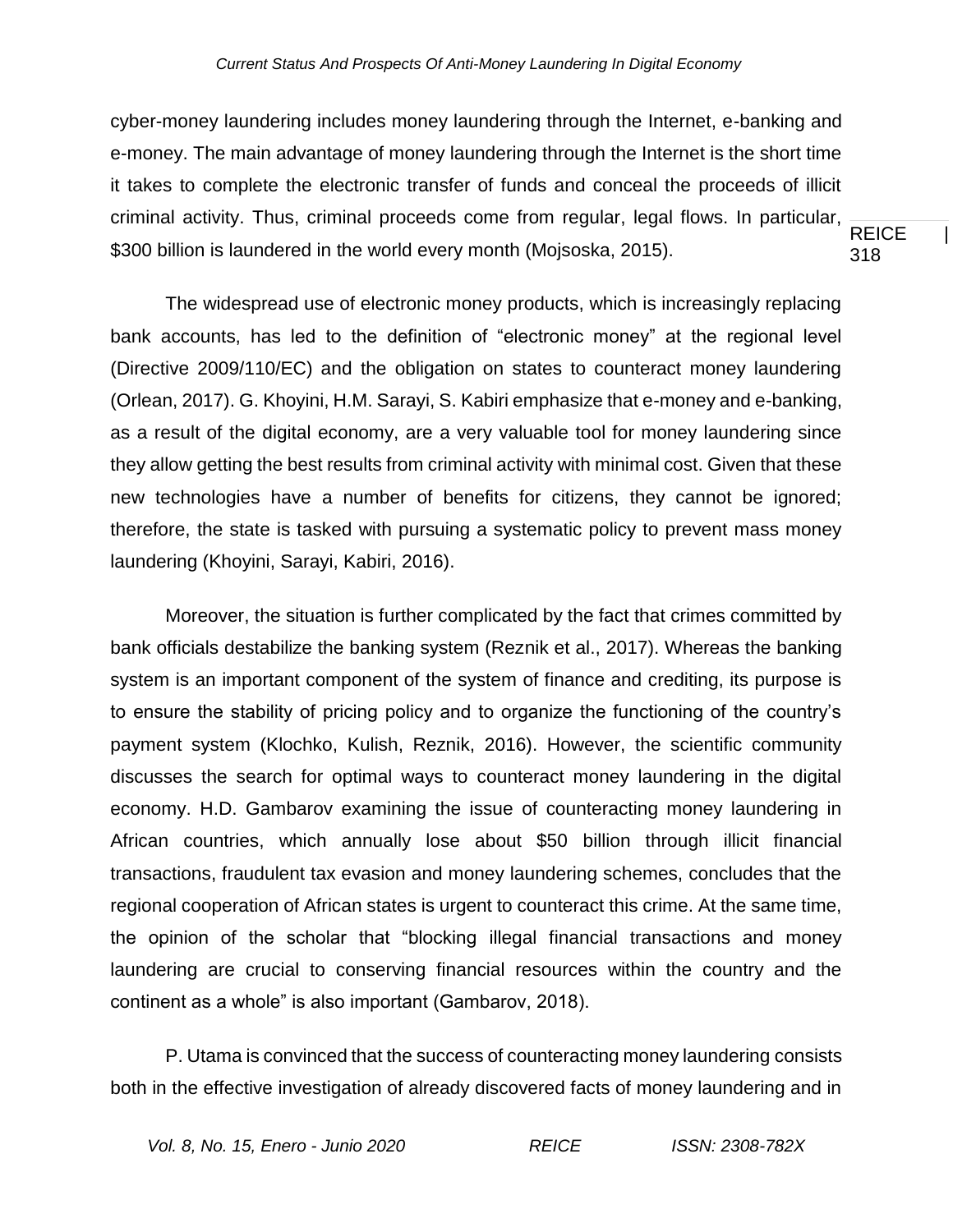**REICE** 2018). Thus, analysis of recent publications shows that the issue of money laundering is  $_{\rm 319}$ creating the conditions for deterring the activity of money laundering (Utama, 2016). According to Z. Moh and M. Ach, a key aspect of counteracting money laundering is to focus on conditions that create opportunities for such criminal activity. Authorized entities should focus not on the offender, but on the sources of money laundering (Moh, Ach, urgent, due to the increase in this socially dangerous activity in the digital economy and, accordingly, the damage to the financial and economic interests of the state.

#### **Methods and materials**

Several methods were used to investigate money laundering, including the comparative legal method, which revealed the existing approaches to counteracting money laundering. Critical analysis method was used to find the most optimal areas for counteraction to the specified socially dangerous action. In turn, the abstract logical method became the basis for generalization of the material, its logical presentation starting from the negative consequences of money laundering for the socioeconomic development of the state and ending with a list of areas for anti-money laundering activity.

The methodological basis for the study of current status and prospects of antimoney laundering in digital economy are general and special scientific methods: logical and sematic method, statistical method, comparative and legal method, method of critical analysis, abstract and logical method. Thanks to the logical and sematic method the concept and general features of money laundering were revealed, the consequences that cause the money laundering activity in the condition of digital economy were disclosed. This method was also used to expose the content of e-money and e-banking, which are the product of digital economy and common money laundering tools. Statistical method was used to show the current state of money laundering activity in the world and financial loses of countries to which it leads. Comparative and legal method allowed to reveal the existing in domestic and foreign theory and practice approaches to counteracting money laundering. In turn method of critical analysis became the basis for critical evaluation of these approaches and finding the most optimal areas for counteraction to the specified socially dangerous action. Moreover the abstract and logical method became the basis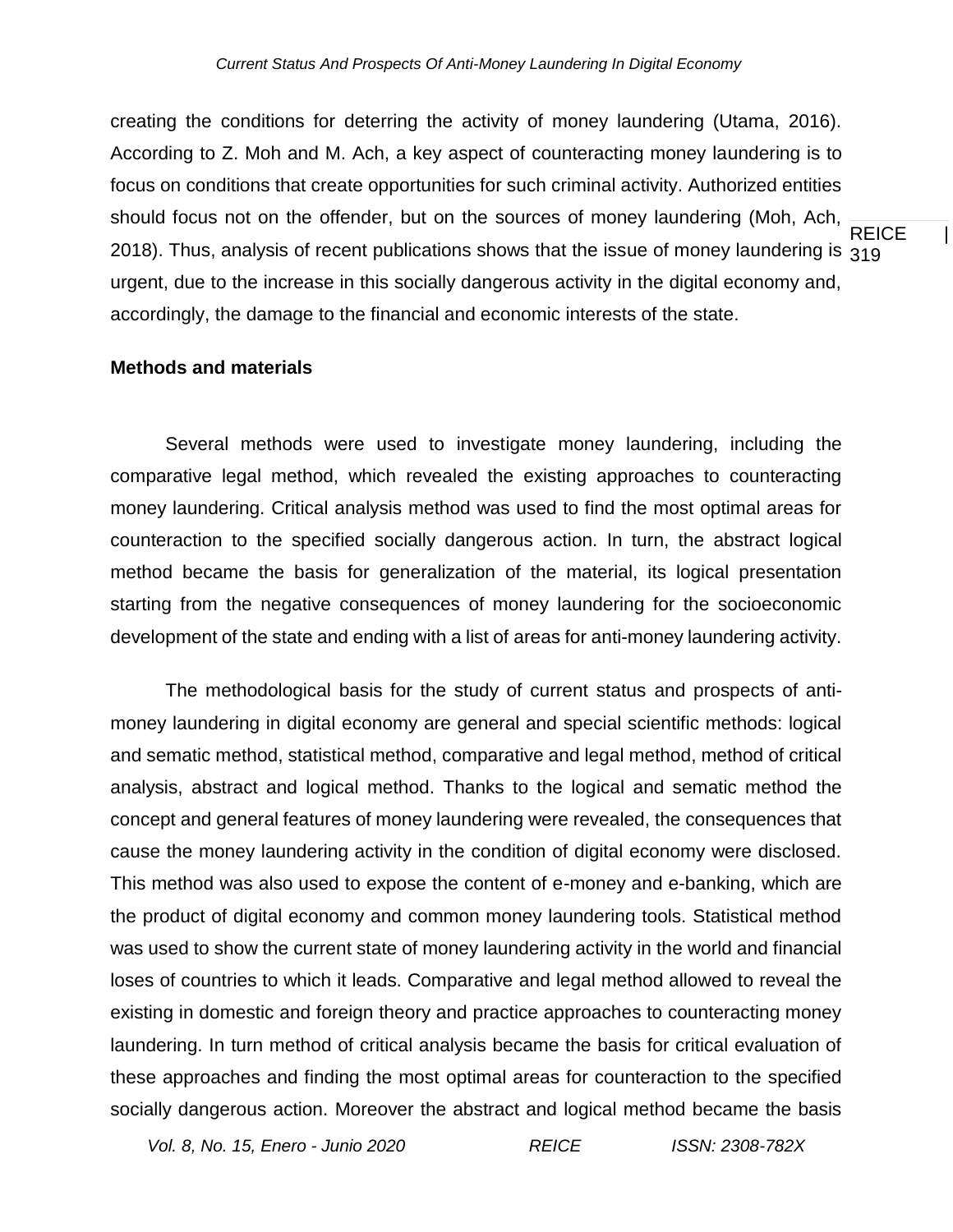**REICE** for the abstract logical method became the basis for generalization of the material, its logical presentation starting from the negative consequences of money laundering for the socioeconomic development of the state and ending with a list of areas for anti-money laundering activity.

320

## **Results and Analysis**

We consider it feasible to begin by summarizing the main results and their justification with the general features of money laundering. O.Ye. Korystin determines that money laundering is a negative socioeconomic phenomenon, which is based on the concealment of illegal origin of income, the distortion of information about the nature of its origin, location, movement, ownership of such income, as well as providing with a legitimate appearance when the person is aware that these tangible goods are illegally obtained proceeds, and other actions, directly or indirectly related to the registration of the actual relationship of ownership, use, disposition of income or with the concealment of its illegal origin (Korystin, Cherniavskyi, 2009).

I.I. Bilous (2019) emphasizes that money laundering is a complex process of carrying out legal financial transactions, during which the illegal origin of this income, and in some cases, the true owner of the money is concealed. Moreover, the scientist draws attention to the fact that in the context of globalization, various schemes of money laundering become transnational are associated with organized crime, which is a significant threat to the financial and economic security and stability of the state. In particular, money laundering

- 1. impairs the reputation of the financial sector;
- 2. increases the outflow of capital;
- 3. reduces investment;
- 4. degrades the international image;
- 5. promotes the development of organized crime;
- 6. leads to unfair competition, stratification of the population in terms of income and an increase in the share of informal income;
- 7. weakens the social system;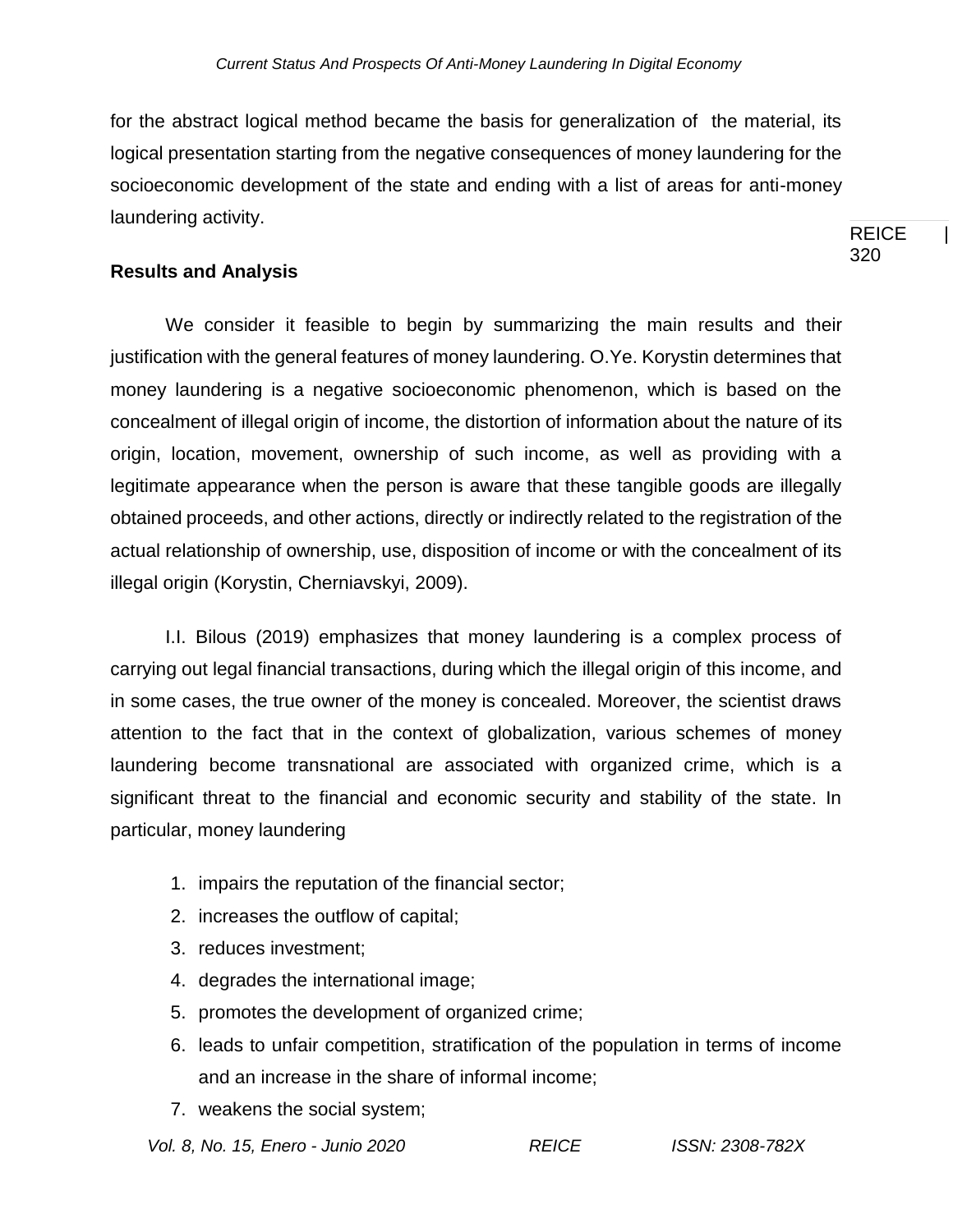8. exacerbates disproportions in the distribution of the tax burden, etc.

Moreover, money laundering contributes to an increase in the level of corruption that is REICE  $\qquad \vert$ 321 It should be emphasized that money laundering contributes to the growth of the shadow economy, while today it is almost impossible to accurately estimate its scale. still quite high today and reduces public confidence in government agencies and institutions (Kulish et al., 2018).

At the same time, V.H. Lyseitseva (2016) believes that money laundering for the country in which it takes place has a positive effect since the management of states with taxes paid by persons engaged in money laundering can solve many financial problems of the country. However, this only applies to proceeds from crime, which are laundered through offshore territories that are attractive in terms of low taxes and weak financial control. Although it does not appeal to high-level states, since offshore profits are not profits of these states, economic sanctions can, therefore, be applied to countries that do not pay due attention to anti-money laundering (Kulish, Andriichenko, Reznik, 2018). However, given the number of negative consequences of money laundering, the issue of counteracting this phenomenon should be one of the priorities of the state and its structures.

I.M. Takhtarova (2015) supports the opinion that money laundering is a complex process, involving many operations that are carried out by various methods and are constantly being improved. At the same time, the scientist emphasizes the existence of several money-laundering models, namely: two-phase, three-phase and four-phase models. Accordingly, the main stages of a two-phase model are money laundering through the exchange of money for banknotes of another denomination or other types of currencies and recycling, in particular, giving pre-laundered money the appearance of receiving it from legitimate sources. The most common is the three-phase model, which involves the implementation of the placement stage, the layering stage and the integration stage, which can take place simultaneously or in part over one another. The four-phase model for the structuring of the money laundering process is usually used by UN experts. The main stages of money laundering under this model are as follows: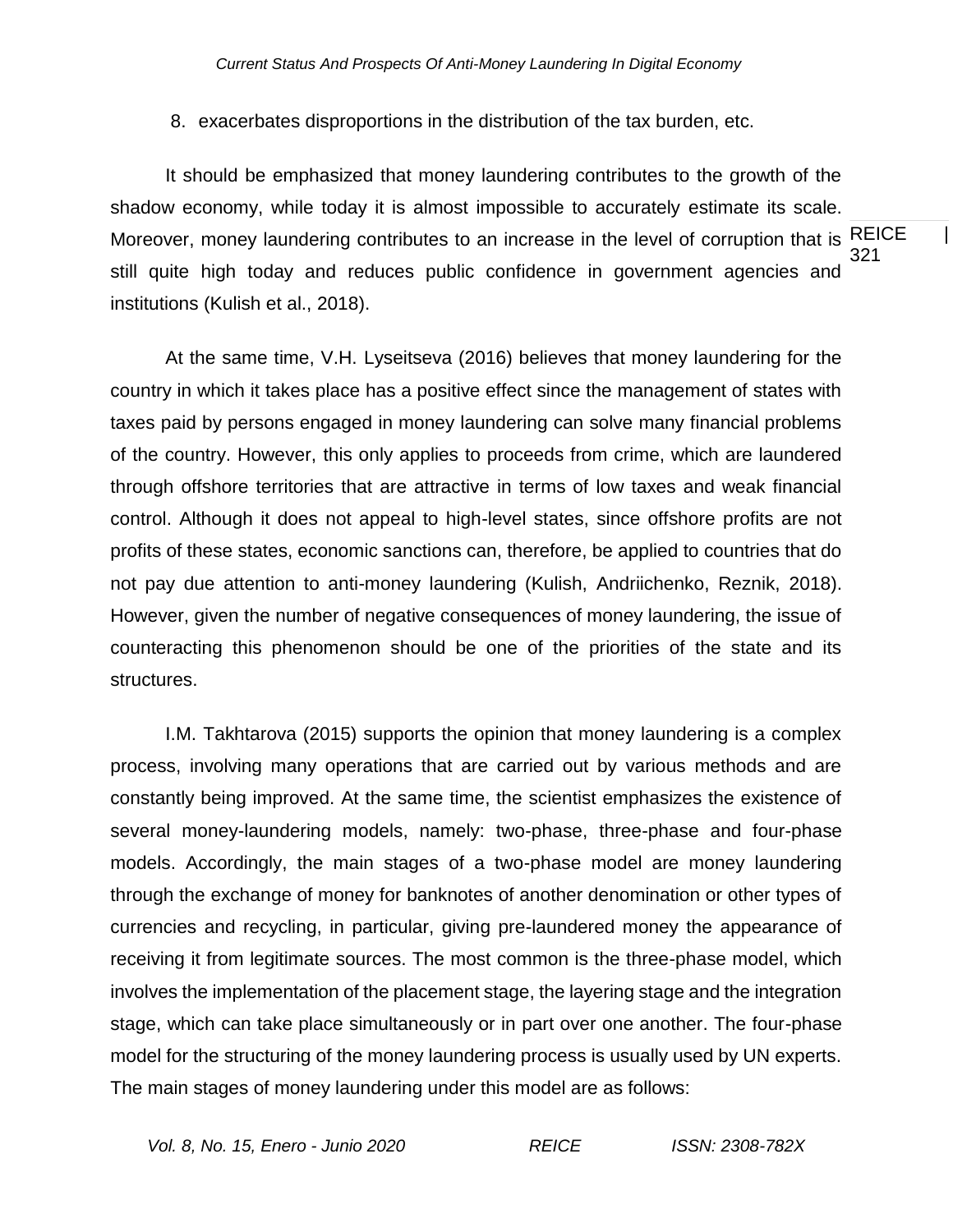- 1. getting rid of cash and transferring it to the accounts of figureheads;
- 2. the distribution of available funds, while foreign experience shows, the distribution of cash is often made at currency exchange offices, casinos and nightclubs;
- 3.  $\,$  masking the traces of the crime, i.e. taking all measures to prevent the stranger  $\,{}_{322}$ from knowing where the money was received and with whom they were distributed;

REICE |

4. integration of money supply or investment of laundered capital into highyielding business sectors.

According to I.M. Takhtarova, at each stage of the above models, there is no connection with a predicate offense, which determines the method and mechanism of money laundering, and therefore the scientist proposes to supplement their structure with a "zero phase" associated with the commission of the predicate offense (Takhtarova, 2015).

V.L. Ortynskyi (2016) notes that the research results show that the choice of the money laundering method depends on the sphere to which criminals have access (entrepreneurial activity, public services, banking, etc.). Law enforcement agencies show that money laundering most often involves the financial-banking system, where dubious operations are a way of concealing a crime. In confirmation of the above I.H. Honcharenko notes that in 2018, more than 99% of reports received by the State Financial Monitoring Service of Ukraine were received from banking institutions, which makes their activity an object of special attention in terms of counteracting money laundering (Honcharenko, 2019). In particular, N. Joveda, M.T. Khan, A. Pathak believe that in the digital economy, and given the potential threats, the state should invest, first and foremost, in the IT infrastructure of banks. Moreover, there must be an interaction between banks and the law enforcement agencies of the state, which will allow banks to promptly notify law enforcement agencies of any suspicious transactions (Joveda, Khan, Pathak, 2019).

Scientists also point out that cybercrime can be the source of illicit income in the digital economy. The origin of this source of money laundering is the modern development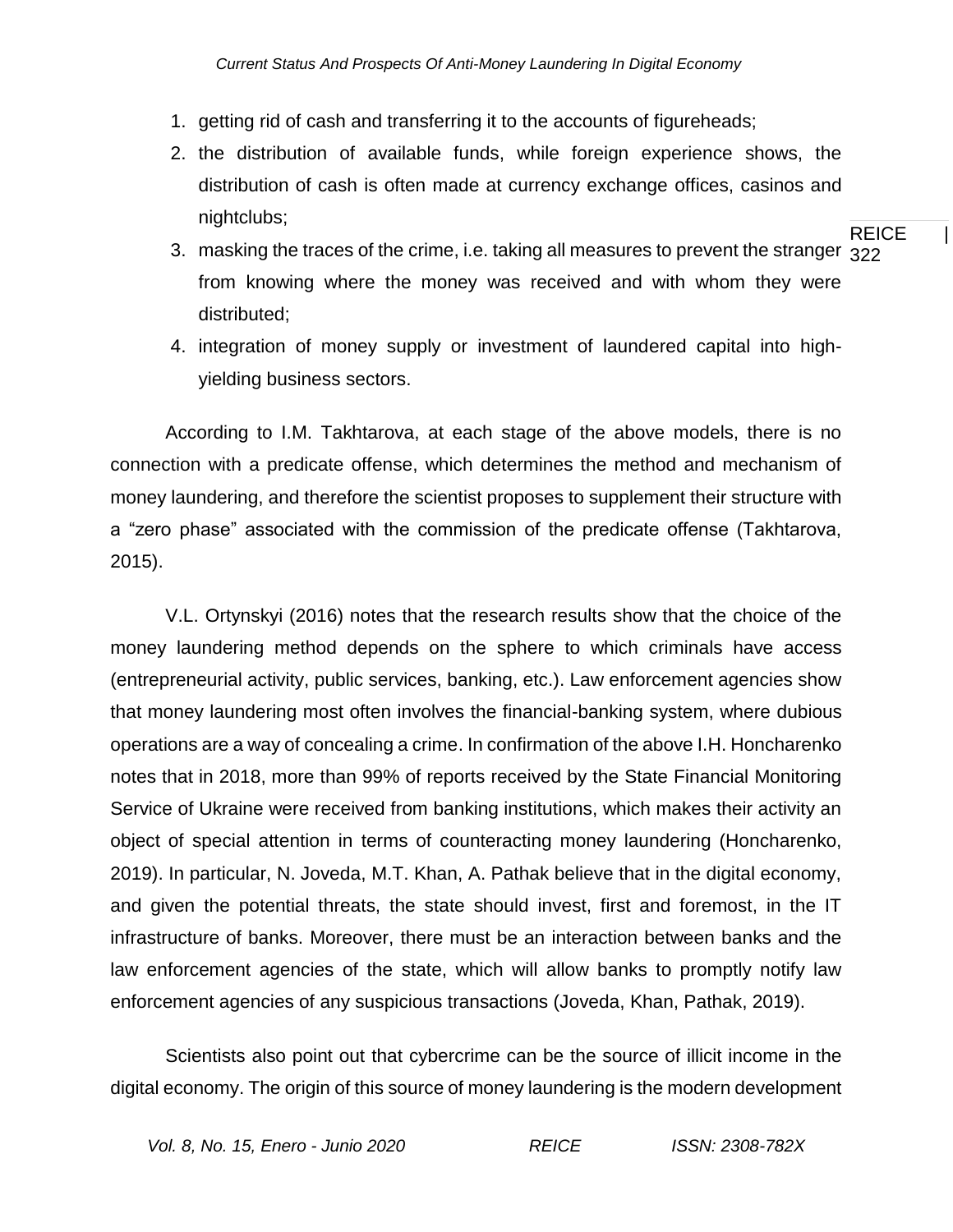REICE | this way are used to convert income into goods through online stores, transfer funds  $_{\rm 323}$ of information technology. Accordingly, the money laundering schemes from cybercrime are (1) counterfeiting of payment cards; (2) access to remote banking systems; (3) online financial pyramids, online casinos; (4) denial of service (Denial-of-service attacks) for the purpose of obtaining personal information. The income and information accumulated in through a variety of payment systems, the conversion into currency and cryptocurrency, the achievements of which are implemented in the financial sector (State Financial Monitoring Service of Ukraine, 2013). Accordingly, counteraction in this area of money laundering should be aimed at improving the activities of cyber police units, which should both search for criminals and prevent these crimes.

However, it is worth noting that without initial financial monitoring, the activities of cyber police units will not be effective in the fight against cybercrime as a source of criminal proceeds. In particular, financial monitoring agencies take the following measures to identify money laundering patterns: (1) field inspections; (2) operational activities; (3) reporting analysis; (4) financial transaction research; (5) currency control (carried out by banking institutions and other currency control agents when making settlements in foreign currency, export/import, transfer of currency valuables). Accordingly, counteraction to money laundering should be carried out in the context of interaction between cyber police units and financial monitoring agencies (State Financial Monitoring Service of Ukraine, 2009).

A.M. Kashpur (2018) attributes financial monitoring to the components of the antimoney laundering system and emphasizes that the improvement and interaction between elements of this system will provide effective counteraction to money laundering. This opinion is supported by V.H. Lyseitseva, who concludes that, given the limited resources of the state in the current conditions, increasing the effectiveness of preventing money laundering is possible by improving the principles of interaction between law enforcement agencies and the interaction of the latter with financial monitoring subjects. At the same time, such interaction must go beyond the state, given the transnational nature of money laundering (Lyseitseva, 2016).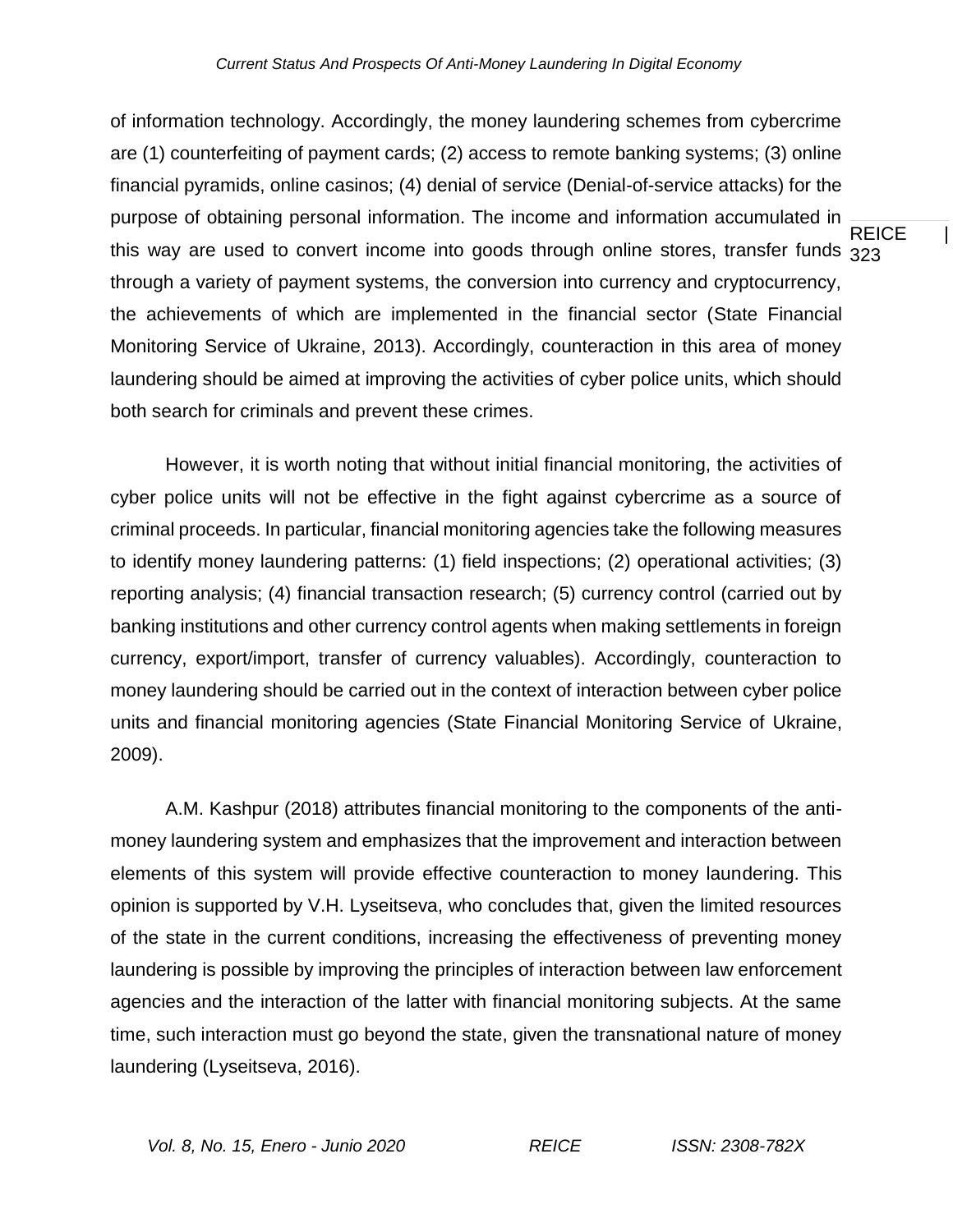attempts to launder money and detained those responsible for money laundering (Rojas,  $_{\rm 324}$ The feasibility of such interaction is confirmed by the study of K. Harummi, V. Rojas. The scientist points to the positive impact of the interaction between the financial intelligence units of Mexico and the United States in combating money laundering. These entities interacted in the form of information exchange, which prevented a number of 2016). O.D. Vovchak, V.S. Kantsir, I.A. Kantsir emphasize that it is still relevant for states to develop and implement a single method for financial monitoring by entities of primary monitoring, which should be based on the provisions of national legislation, and Directive (EU) 2015/849 of the European Parliament and of the Council of 20 May 2015 on the prevention of the use of the financial system for the purposes of money laundering or terrorist financing (Vovchak, Kantsir, Kantsir, 2019).

## **Conclusions**

Financial monitoring is a significant area for preventing money laundering, while its use as an economic and legal instrument requires a number of issues to be addressed. Establishing proper communication between banks and law enforcement agencies, as well as the proper legal basis for such interaction, is one of the ways of optimizing the activity of these entities in the field of anti-money laundering.

Thus, the results of the digital economy development, namely electronic money, ebanking and information and telecommunication technologies, which are used to carry out a number of payment and other banking transactions, have become tools for criminal activity, including money laundering. It is obvious that the negative consequences of money laundering set the task of finding optimal ways of counteracting such socially dangerous action. Considering the scientific developments in this field, we believe that the following areas are as follows:

1. improvement of IT infrastructure of banks and establishment of interconnection between banks and law enforcement agencies;

2. prevention of cybercrime by authorized entities;

REICE |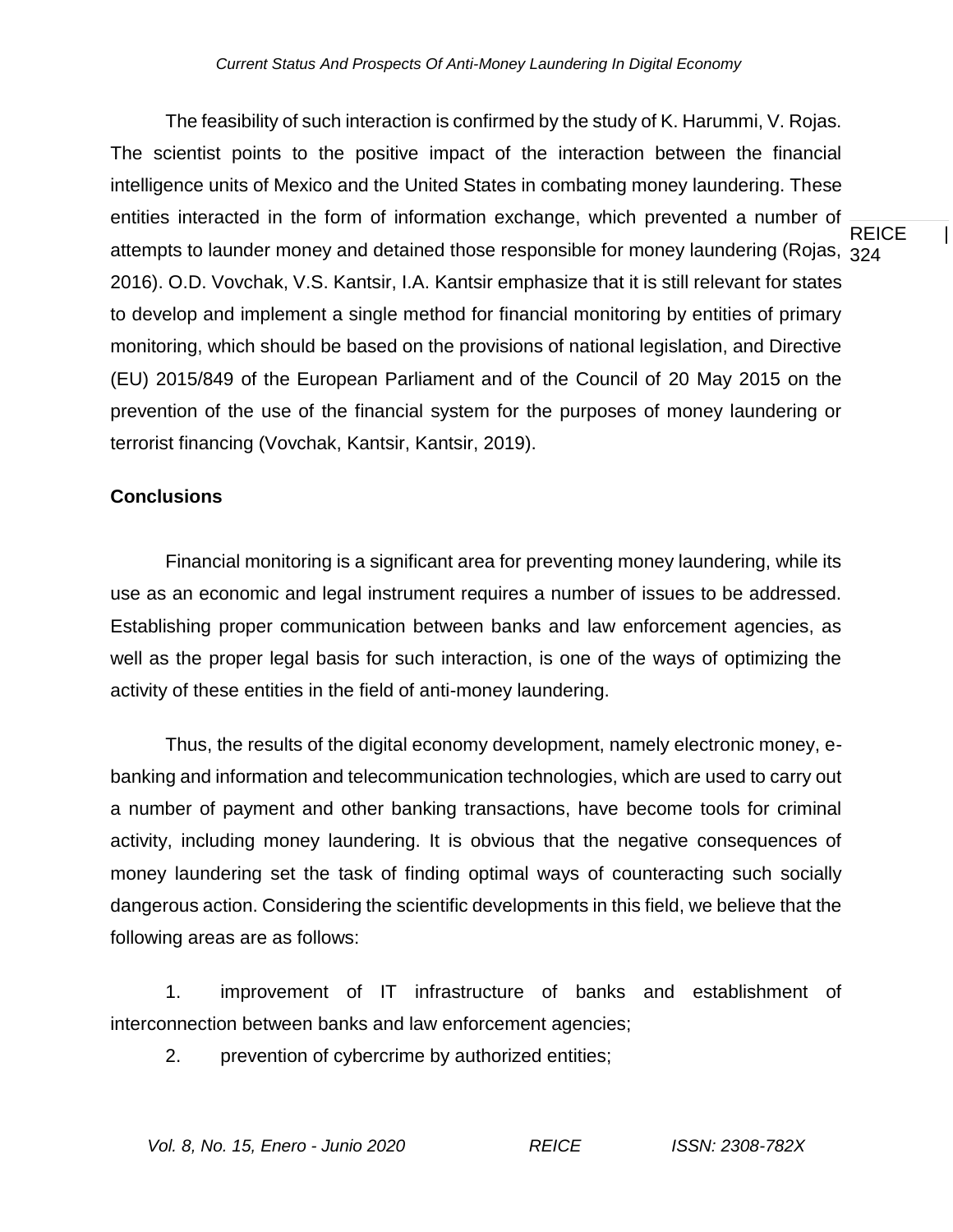3. improving the state's financial monitoring system and ensuring the interaction of financial monitoring entities and law enforcement agencies, both within and outside the state.

## **ACKNOWLEDGMENTS**

**REICE** 325

The article was carried out within the framework of projects No.0120U100474 "Development of methods of interaction of law enforcement agencies of Ukraine on counteraction to legalization of criminal measures".

### **Bibliographic references**

Bilous, I. I. (2019). Essential characteristic of money laundering. Economy and the State, 5, 82–88.

Gambarov, H. D. (2018) Regional anti-money laundering cooperation in the African Union. MGIMO Review of International Relations, 3(60), 126–138. [https://doi.org/10.24833/2071-8160-2018-3-60-126-138.](https://doi.org/10.24833/2071-8160-2018-3-60-126-138)

Honcharenko, I. H. (2019). Analysis of risk of money laundering through banks of Ukraine. Business Inform, 9, 245–251.

Joveda, N., Khan, M. T., & Pathak, A. (2019). Cyber laundering: a threat to banking industries in Bangladesh: in quest of effective legal framework and cyber security of financial information. International Journal of Economics and Finance, 5(3), 40–63*.*  [https://doi.org/10.5539/ijef.v11n10p54.](https://doi.org/10.5539/ijef.v11n10p54)

Kashpur, A. M. (2018) Counteracting the legalization of proceeds of crime. Investing: Practice and Experience, 3, 103–106.

Khoyini, G., Sarayi, H. M., & Kabiri, S. (2016) Money laundering in Iran's law and international document. Journal of Politics and Law, 9(5), 257–266.

Klochko, A. N., Kulish, A. N., & Reznik, O. N. (2016). The social basis of criminal law protection of banking in Ukraine. Russian Journal of Criminology, 10(4), 790–800. [https://doi.org/10.17150/2500-4255.](https://doi.org/10.17150/2500-4255)

Korystin, O. Ye., & Cherniavskyi, S. S. (2009). Anti-money laundering in Ukraine. Legal and organizational principles of law enforcement*.* Kyiv: KNT.

Kulish, A., Andriichenko, N., & Reznik, O. (2018a). A step forward in the minimization of political corruption in financial support of political parties: The experience of Ukraine and Lithuania. Baltic Journal of Law and Politics, 11(1), 108–130. [https://doi.org/10.2478/bjlp-2018-0005.](https://doi.org/10.2478/bjlp-2018-0005)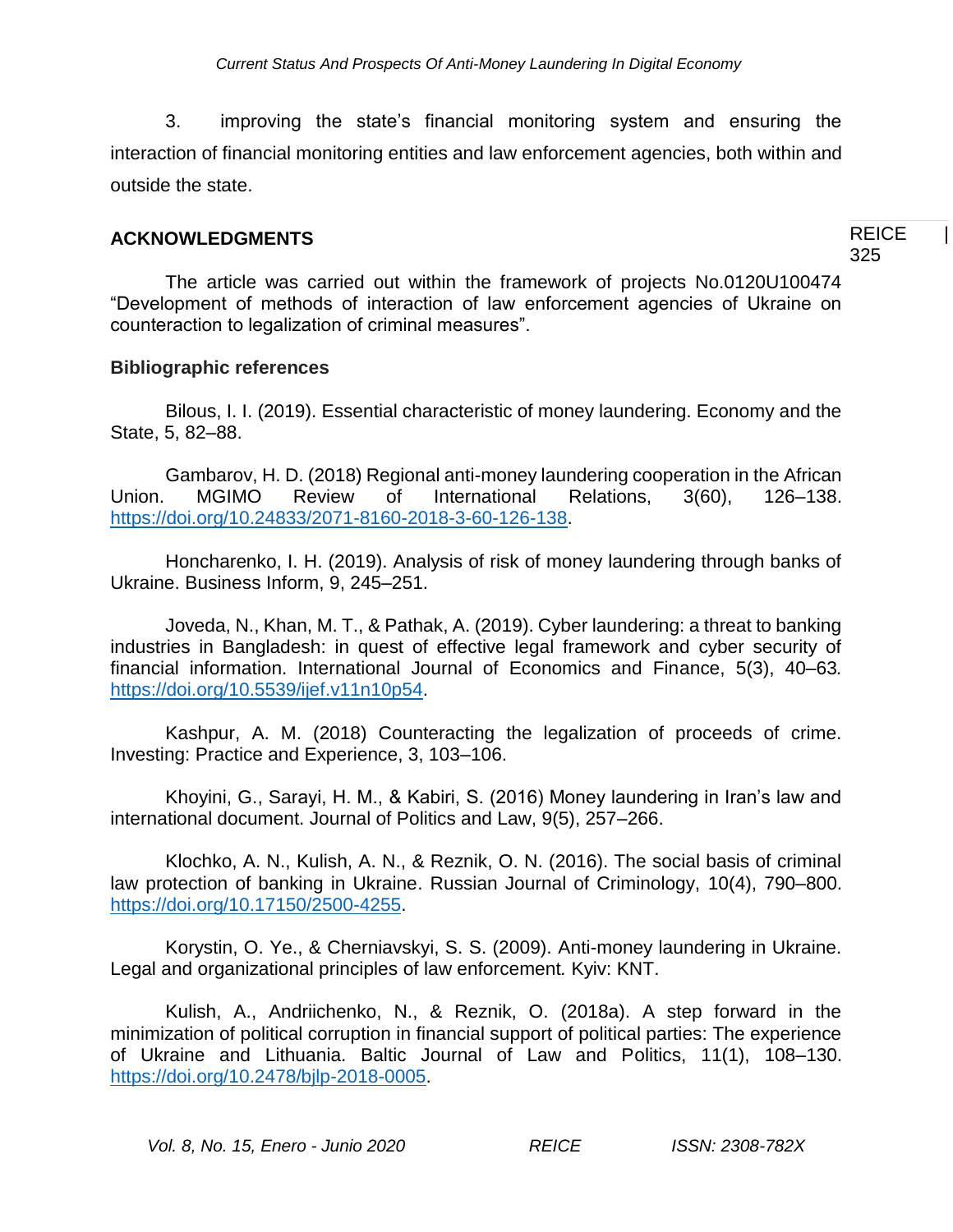Kulish, A., Petrushenko, M., Reznik, O., & Kiselyova, E. (2018). The relations unshadowing in business activities: The economic and legal factors of security at the macroeconomic level. Problems and Perspectives in Management, 16(1), 428–436. [https://doi.org/10.21511/ppm.16\(1\).2018.40.](https://doi.org/10.21511/ppm.16(1).2018.40)

Lyseitseva, V. H. (2016). Legalization (laundering) of proceeds of crime. The South  $\overline{\sf REICE}$ 326 Ukrainian Law Journal, 2, 84–87.

Masadeh, W. M., & Hassan, A. T. A. (2018). Combating money laundering and terrorism financing instructions in Jordan. Banks and Bank Systems, 13(3), 81–94. [https://doi.org/10.21511/bbs.13\(3\).2018.08.](https://doi.org/10.21511/bbs.13(3).2018.08)

Moh, Z., & Ach, M. (2018). Fighting against money laundering. BRICS Law Journal, 5(3), 40–63*.* [https://doi.org/10.21684/2412-2343-2018-5-3-40-63.](https://doi.org/10.21684/2412-2343-2018-5-3-40-63)

Mojsoska, S. (2015). The future of e-money laundering in the Republic of Macedonia. International Journal of Public Law and Policy, 5(1), 61–76.

Orlean, A. (2017). Adaptation of the anti-money laundering legislation of Ukraine to EU legislation. Scientific Journal of the National Academy of Public Prosecutor of Ukraine, 2, 127–135.

Ortynskyi, V.L. (2016) Characteristics of money laundering: forensic aspects. Bulletin of Lviv Polytechnic National University. Series: Legal Sciences, 830, 533–540.

Reznik, O. M., Klochko, A. M., Pakhomov, V. V., & Kosytsia, O. O. (2017). International aspect of legal regulation of corruption offences commission on the example of law enforcement agencies and banking system of Ukraine. Journal of Advanced Research in Law and Economics, 8(1), 169–177. [https://doi.org/10.14505/jarle.v8.1\(23\).19.](https://doi.org/10.14505/jarle.v8.1(23).19)

Rojas, K. H. V. (2016). The impact of Mexico-United States cooperation in the fight against money laundering. Revista Latinoamericana de Estudios de Seguridad, 18, 61– 74*.* [https://doi.org/10.17141/urvio.18.2016.2229.](https://doi.org/10.17141/urvio.18.2016.2229)

State Financial Monitoring Service of Ukraine. (2009). Retrieved from <https://ips.ligazakon.net/document/view/fin53847?an=441>

State Financial Monitoring Service of Ukraine. (2013). Retrieved from [http://195.78.68.18/minfin/file/link/39 6800/file/tipolog2013.pdf](http://195.78.68.18/minfin/file/link/39%206800/file/tipolog2013.pdf)

Takhtarova, I. M. (2015) Money laundering in Ukraine as a corruption component. AMSU Bulletin. Public Administration Series, 1(2), 126–131.

The Order of the Cabinet of Ministers of Ukraine on Approval of the Concept for the Development of the Digital Economy and Society of Ukraine for 2018-2020 and Approval